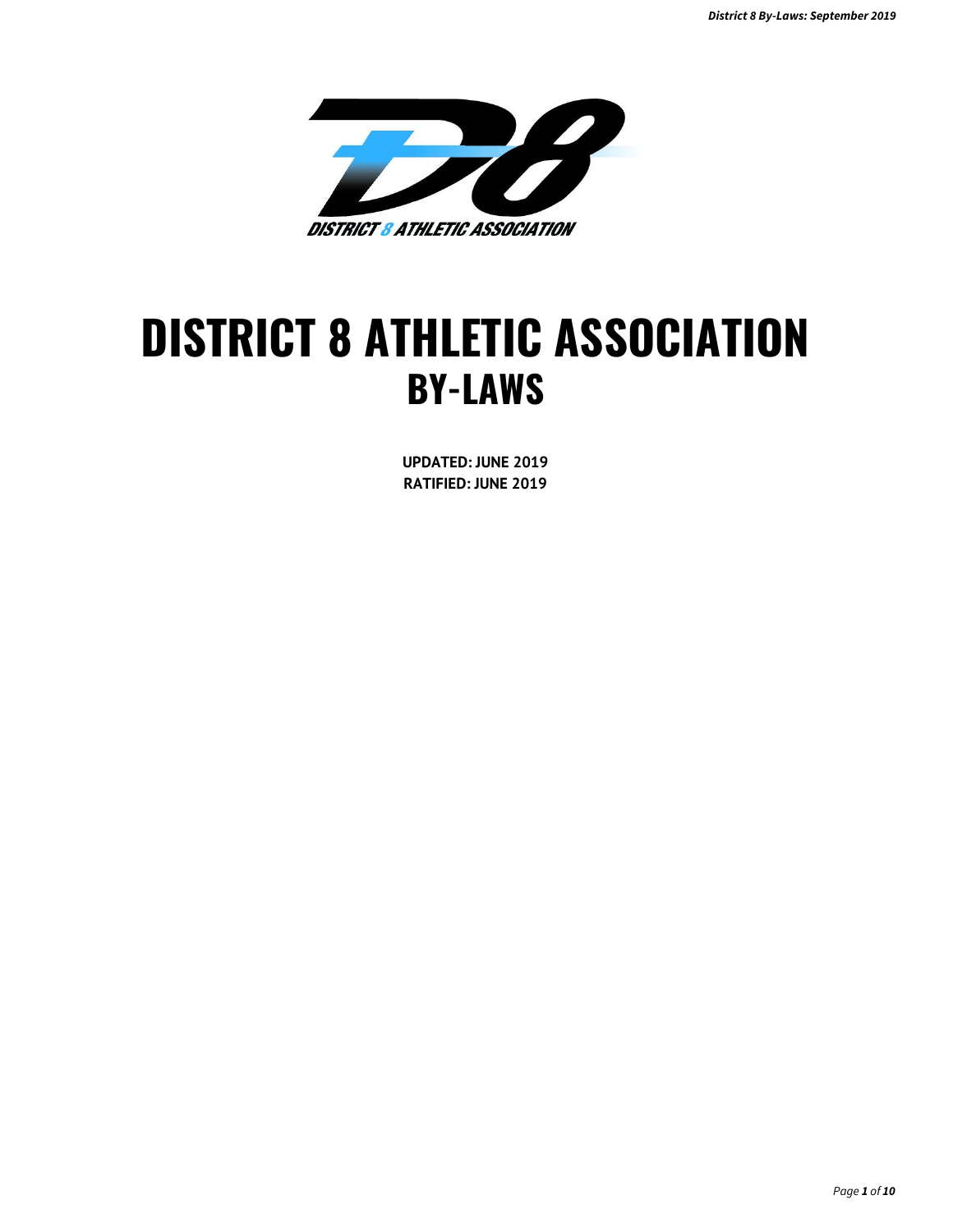# **BYLAW I: SPORT & ACTIVITIES**

#### *Section 1: Current Activities*

The District 8 Athletic Association shall coordinate inter-school competition as per District 8 Rules and Regulations for the following sports:

**Girls**

| <b>Badminton</b> | Basketball      | <b>Cross Country</b> | Curling   |
|------------------|-----------------|----------------------|-----------|
| Field Hockey     | Golf            | Hockey               | Rugby     |
| Skiing - Alpine  | Soccer          | Softball             | Swimming  |
| Tennis           | Track and Field | Volleyball           | Wrestling |

**Boys**

| Badminton       | Basketball      | <b>Cross Country</b> | Curling   |
|-----------------|-----------------|----------------------|-----------|
| Football        | Golf            | Hockey               | Rugby     |
| Skiing - Alpine | Soccer          | Softball             | Swimming  |
| <b>Tennis</b>   | Track and Field | Volleyball           | Wrestling |

**Co-ed**

|--|

### The District 8 Athletic Association shall coordinate a championship for leagues consisting of three teams or more that begin the season.

#### *Section 2: Optional Activities*

Sports not mentioned within Section 1 and optional activities are not deemed part of the District 8 program. Any exhibition competition between schools must be approved by the Principals and Athletic Directors of the schools involved.

#### *Section 3: Academic Relationships (Final Evaluations)his*

The intent of secondary school athletics is to complement academics. To this end scheduling and practice participation will abide by each member school's final evaluations schedule and blackout days.

#### *Section 4: Introduction of New Activities*

The following procedure will be used when introducing a new activity:

- a) Application for the introduction of an activity must be made to the Executive of the District 8 Athletic Association and if requested to the Directors meeting in the year prior to participation.
- b) The application must include the following information:
	- i) A rationale to justify the introduction of the new sport
	- ii) A set of recommended playing rules and regulations for the sport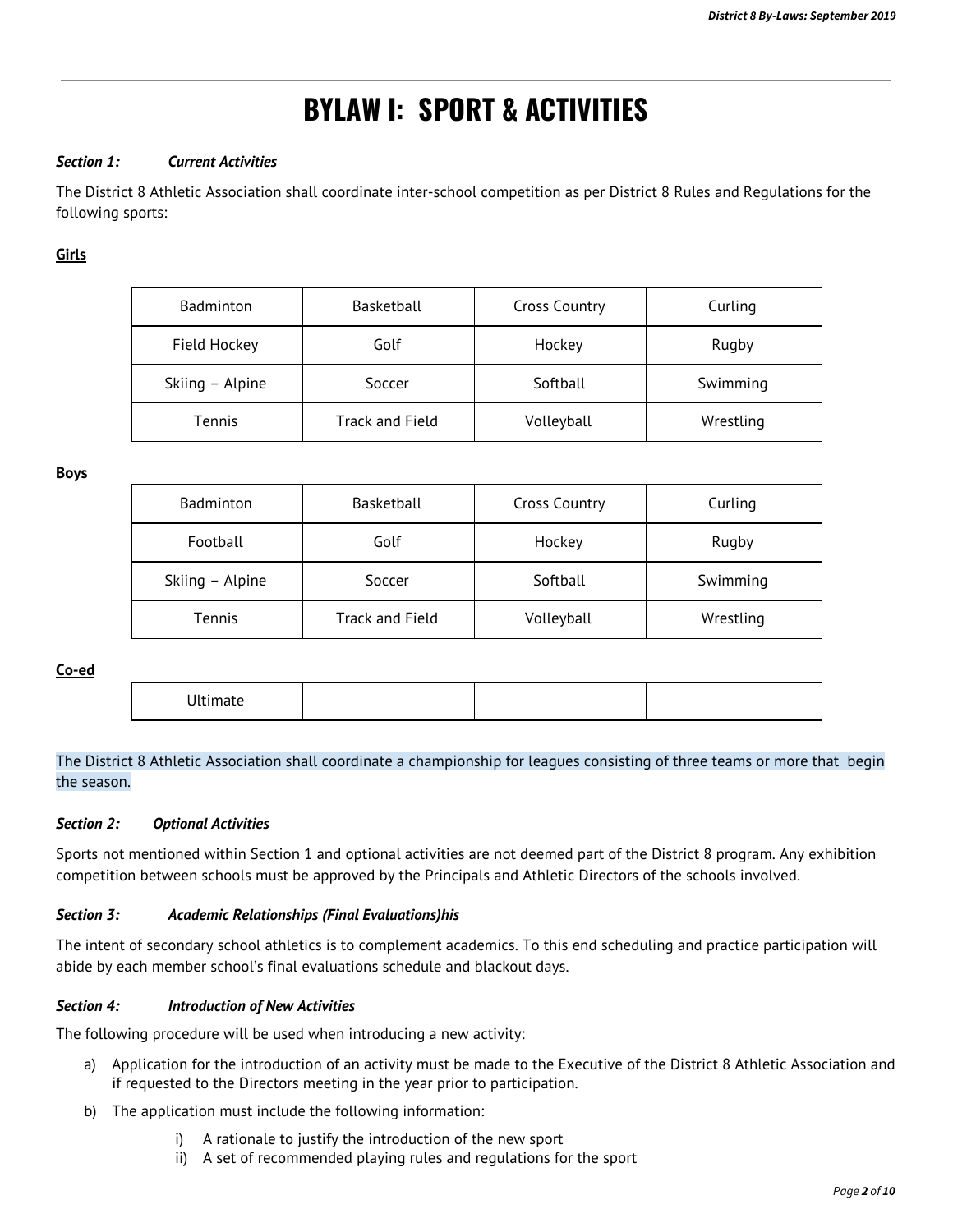- iii) A statement regarding the availability of facilities
- iv) A statement regarding the availability of officials
- v) The names of the Sport Convenor
- vi) A written statement from each school intending to participate that this activity has been sanctioned by the Principal, Physical Education Head and/or Athletic Director
- c) The new sport will operate for a period of two (2) consecutive years on the District 8 schedule and under the articles of the District 8 Constitution before receiving formal acceptance as a sanctioned activity.
- d) A convenor's report to the District 8 Executive and to the Board of Directors must be made at the conclusion of each of the probationary years.
- e) Formal acceptance of the activity as a sanctioned sport may be given by District 8 following the two (2)-year probationary period. A formal request for acceptance must be made in the form of a motion to the District 8 Board of Directors.

# **BYLAW II: ADVANCING TO CWOSSA PLAY**

### *Section 1: Classification*

- a. Schools shall compete in the classification as outlined in the OFSAA By-Laws.
- b. Individual teams may declare up a classification which must be submitted at the time of declaration to District 8. i. Teams declaring up must have CWOSSA approval.

#### *Section 2: Procedure to Advance Teams from District 8 to CWOSSA Championships*

The procedure to advance teams from District 8 to CWOSSA challenge matches and/or CWOSSA Championships is as follows (applied in sequence until a representative is identified):

- a) If there is only one team in a category (i.e. Single A), that team would advance.
- b) Where there are two or more teams tied in a particular category, the team moving furthest through the playoff structure would advance.
- c) If still tied, the team clearly finishing higher in the regular season standings would advance. Ties in the overall points standings will not be broken here.
	- a. If teams in different tiers are eliminated from the playoffs at the same level, a CWOSSA qualifier game/match will be played
- d) If teams are tied with the same win/loss/tie record and one of those teams forfeited a game or games, then that team would be relegated to the lower standing between the tied teams.
- e) If still tied, the team with the better head-to-head record amongst the tied teams would advance. Match wins/losses/ties will be the only factor here (not sets for/against, goals for/against, or points for/against).
- f) If two teams are still tied, a single game playoff will be held with the winner advancing. Home court advantage would be decided by the sport body tie-breaking procedure outlined in the playing regulations.
- g) If more than two teams are still tied, the tie-breaking procedure for that sport as printed in the playing regulations would be used to select the highest finisher for advancement.
- h) In the event of a second place entry representing District 8, the second place team in District 8 in that category will advance based on the previous subsections (a-f) applied in sequence.

#### *Section 3: Procedure to Advance Teams from District 8 to CWOSSA Championships (Leagues divided by geographical divisions)*

The procedure to advance teams from District 8 to CWOSSA challenge matches and/or CWOSSA Championships is as follows (applied in sequence until a representative is identified):

a) If teams from a CWOSSA category (i.e. Single A) are all in one division, the procedure in Section 1 will be used.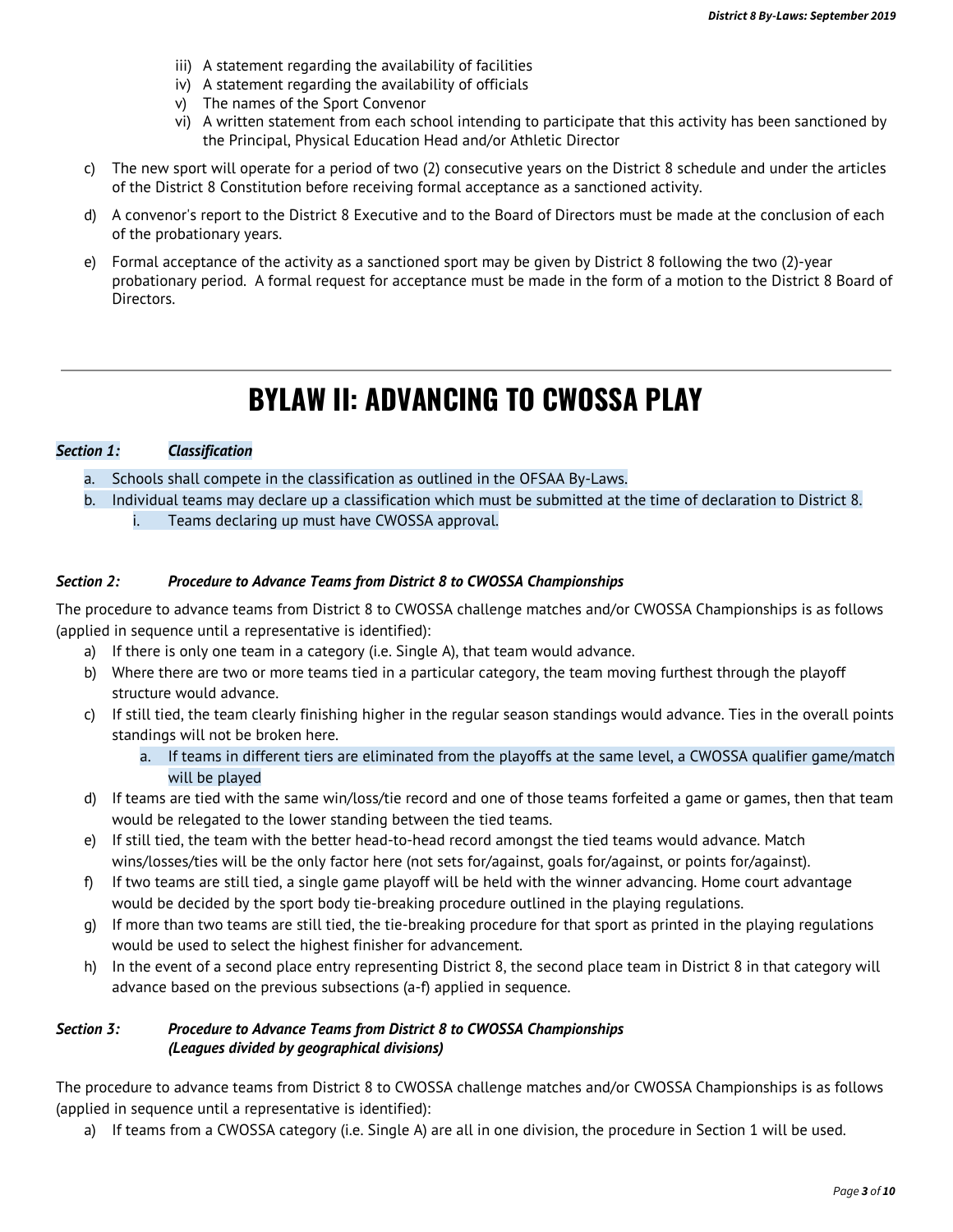- b) If two or more teams in a CWOSSA category from different divisions make the playoffs, the team moving furthest through the playoff structure would advance.
- c) If not resolved and still tied, and two or more teams in a CWOSSA category were eliminated from the playoffs in the same level,
	- i. If the tied teams were in the same division: the team that finished ahead in the regular season standings would advance.
	- ii. If the tied teams were in different divisions: the team who won the regular season head-to-head matchup in the regular season would advance.
- d) If one or more teams from the same CWOSSA category make the playoffs within one division, and a team within the same CWOSSA category did not make the playoffs in the other division;
	- i. If the team that advances furthest in the playoffs defeated the team that did not make the playoffs in the other division in their regular season matchup, the team that advanced further in the playoffs would advance.
	- ii. If the team that advances furthest in the playoffs was defeated by the team that did not make the playoffs in the other division in their regular season matchup, and if the team that made the playoffs won a playoff match, that playoff team would advance.
	- iii. If the team that advances furthest in the playoffs was defeated by the team that did not make the playoffs in the other division in their regular season matchup, and if the team that made the playoffs does not win a playoff match, the teams will play again, with the winner to advance.
- e) If no teams from the same CWOSSA category in different divisions make the playoffs, the team that won the regular season game between the highest ranked teams of that CWOSSA category from each division would advance.

### *Section 4: Procedure to Advance Individuals from District 8 to CWOSSA Championships*

a) Procedure to advance individuals from District 8 to CWOSSA are based on CWOSSA entry policies for individual championships

# **BYLAW III: POSTPONED GAMES**

### *Section 1: Postponing Games*

Games may be postponed for the following reasons:

- a) Inclement weather, safety of players and/or coaches, protection of playing fields
	- i) It is the responsibility of the host school in consultation with the athletic coordinator (home game) to determine whether the game should be postponed. All communication with respect to the postponement must occur before three hours before game on the game day.
	- ii) Within three hours of the start of the game the District 8 Athletic Coordinator in consultation with the President or designate MUST be consulted in the event a game is unplayable. The Athletic Coordinator and District 8 President will make the final decision.
	- iii) In the event that school buses are cancelled (e.g. weather conditions, mechanical issues) games involving teams from a school served by the cancelled buses will be postponed;
	- iv) In the event of a cancelled game the following must be contacted by the host school: (i) District 8 Athletic Coordinator (will contact media and officials); (ii) Visiting school (coach, athletic director, principal); (iii) Sport Convenor
- b) Failure of officials to appear

If after a half hour waiting period, the official(s) fail(s) to appear, the contest will be postponed. If the coaches decide to play the game and if a certified official is available the game may proceed. The coaches must consider safety and control. A non-certified official may be used in non-contact sports so long as the coaches and one executive member agree.

c) Emergency situation (i.e. power failure, sudden storms…etc.) When a contest is postponed just before it starts or while in progress, the following guidelines will be used by the District 8 Seasonal Committee in determining a result: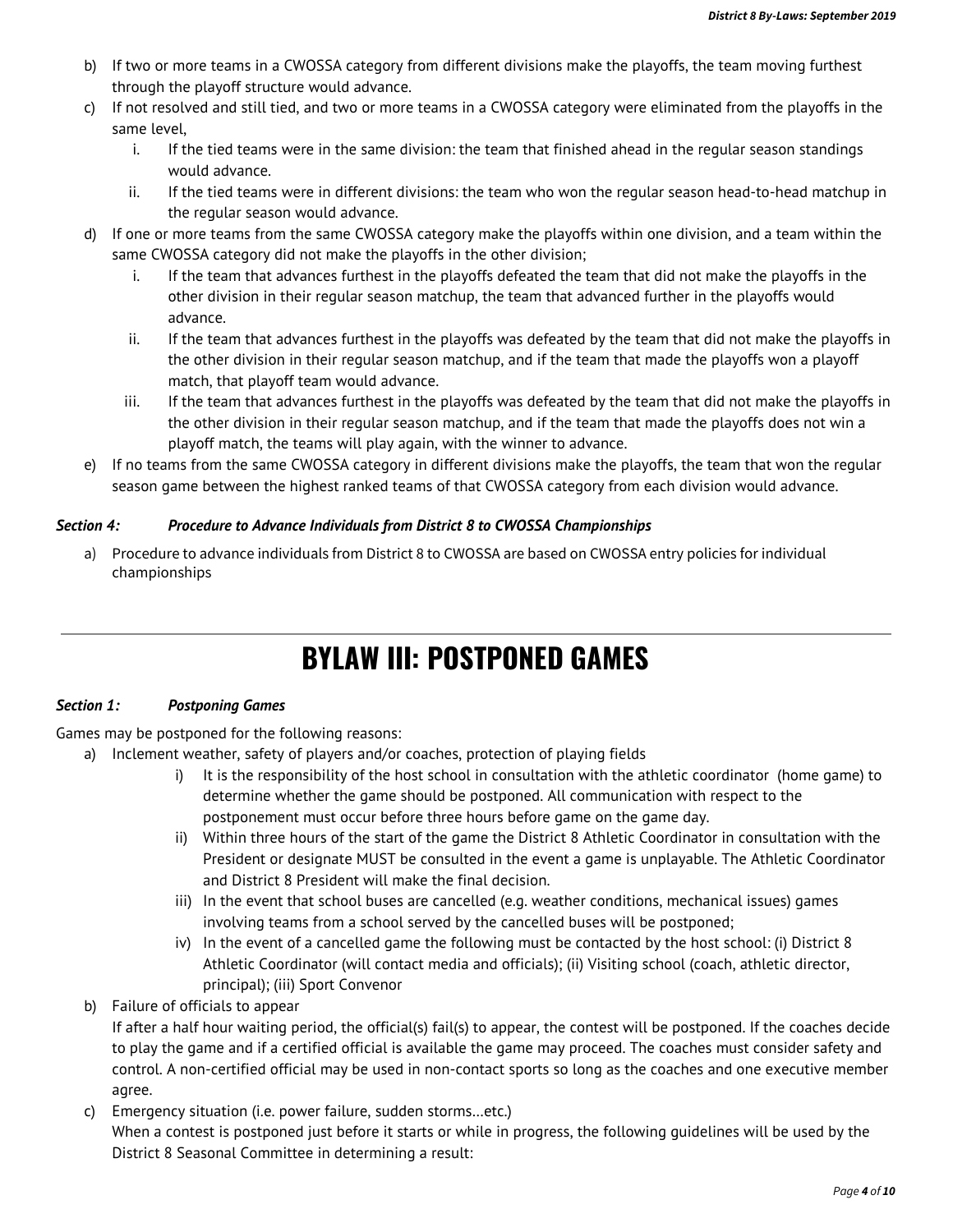- i) If one-half or less of the contest has been played, it will be replayed in its entirety;
- ii) If more than one-half of the contest has been played, the score will stand and the contest will be deemed to have been completed;
- iii) Sport Playing Regulations specify other than i) and/or ii).

#### *Section 2: Procedures for changing scheduled games*

- a) All schedule concerns, changes or recommendations shall be discussed at the coaches meeting and sent to the District 8 Athletic Coordinator via the Athletic Directors
- b) In extenuating circumstances, changes may be requested and the following procedures must be used:
	- i) Coach shall contact the school Athletic Director to discuss the need for the change. The coach must have the Athletic Director's approval for the change;
	- ii) Athletic Director must contact the opposing Athletic Director and seek agreement for the change. It is required that the Athletic Director will consult with administrator before agreeing to the change;
	- iii) When there is approval from both schools, the Sport Convenor and the District 8 Athletic Coordinator should be notified in writing;
	- iv) The District 8 Athletic Coordinator will then contact the officials;
	- v) The District 8 Athletic Coordinator will notify the media if necessary;
	- vi) The coaches of the teams involved will communicate any changes with administrators and all affected parties in their respective schools.

#### *Section 3: Rescheduling of Postponed Games*

a) It will be the duty of the District 8 Athletic Coordinator and respective Athletic Directors to reschedule the postponed game. Where possible this should be played before the next league game takes place for either team.

#### *Section 4: Procedure for forfeiture of a league or playoff game*

The following procedures are to be used in the event of a league game being forfeited:

- a) The principal (or designate) of the school will make the final decision to forfeit a game and notify the Athletic Director
- b) The importance and impact of such a decision, and its effect on schools, teams and the Athletic Association must be considered.
- c) After making the decision to forfeit, the Athletic Director of the forfeiting school will notify the following of the decision:
	- i) District 8 Athletic Coordinator who will in turn notify the officials and the media.
	- ii) Athletic Director of the opposing school(s) who will notify their principal
	- iii) The coach of the opposing school(s)
	- iv) Sport convenor
	- v) Where appropriate the manager of any facility and/or transportation booked for the event.
- d) The details of the forfeiture are delivered in writing to the President of District 8 within two school days following the decision. The D8 President will forward to all administrators;
- e) The following will be recorded as the official forfeited scores:
	- i) Basketball 20-0
	- ii) Rugby 5-0
	- iii) Volleyball 3-0
	- iv) Soccer 1-0
	- v) Field Hockey 1-0
	- vi) Hockey 1-0
	- vii) Football 7-0
	- viii) Slo-Pitch 5-0
- f) Forfeiting a playoff game will result in an automatic \$200.00 fine to the school who forfeited the game/match.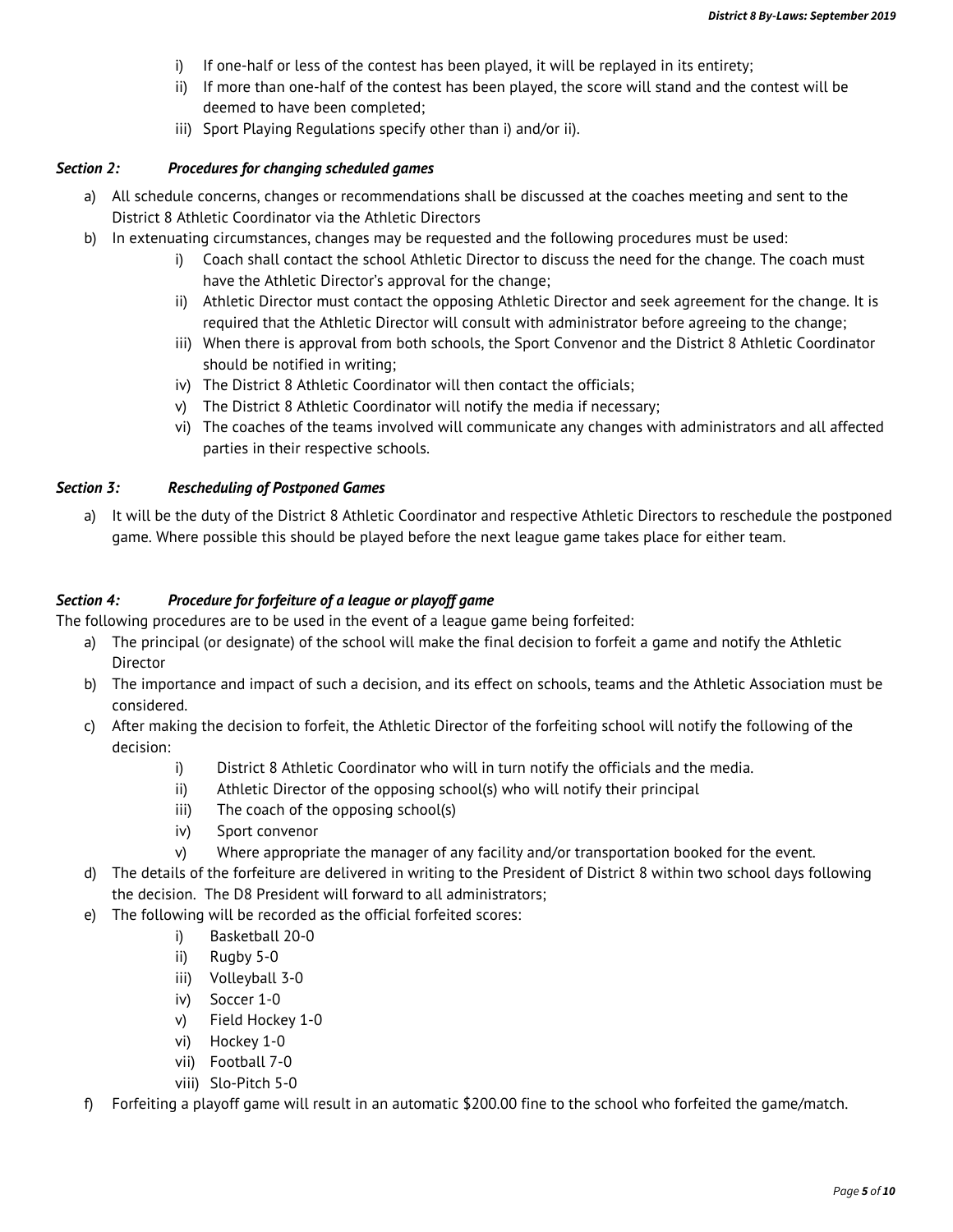g) Forfeiting a regular season game will result in an automatic \$100.00 fine to the school who forfeited the game/match. The team will also be responsible to pay expenses related to the forfeit (if time did not permit these to be cancelled) including, but not limited to: officials, transportation, supply teachers, facility and athletic therapy.

# **BYLAW IV: PROTESTS, COMPLAINTS, AND SUSPENSIONS**

#### *Section 1: Protests*

The following procedures are to be used in all cases in which a protest is being considered:

- a) If a coach intends to protest a game, courtesy requires that the official and opposing coach be informed of the proposed protest at the conclusion of the game.
- b) Intent to protest must be submitted to the convenor of the sport and the opposing Athletic Director by the Athletic Director or Administrator of the school within 24 hours (one business day) of the end of competition.
- c) This protest must be delivered, in writing, to the convenor of the sport within 48 hours (two business days) of the competition concluding. Included in this protest must be reasons for the protest with reference to specific sections in the Constitution, Bylaws, Rules and Regulations or appropriate sport rulebook if that rule book is quoted in the Sport's Rules and Regulations.
- d) The protest must be supported and signed by the Athletic Director, the coach, and the Principal (or designate) and be accompanied with a cheque of \$100 prior to the protest hearing. Successful applications will have their fee returned.
- e) A copy of the protest should be delivered at the same time to the
	- i) Administrator and Athletic Director of the other school
	- ii) District 8 President
	- iii) District 8 Athletic Coordinator
- f) The convenor, in consultation with the athletic coordinator, will investigate the matter promptly and thoroughly and will report the protest to the Athletic Coordinator or President of District 8 Athletic Association which he/she will consult the Seasonal Committee
- g) A decision will be made with a majority vote made by the Seasonal Committee and sport convenor. Voting rules as determined by the Constitution
- h) Once a decision is rendered with respect to the way in which the protest should be resolved, they shall make the necessary decision(s) and promptly report the decision(s), along with rationale to the Administrators of the affected schools. The District 8 President will communicate such decision(s) to these Administrators. The decision(s), along with relevant information and supporting rationale, shall be kept in the files of the Athletic Coordinator.

### *Section 2: Complaints*

Any negative report on a player, coach, game official, or fan, must be submitted to the Athletic Coordinator who will submit the complaint to the Administrator of the schools in question and where necessary the Athletic Director(s) of the schools in question. The schools will deal with this complaint as per their internal protocol with possible recommendations from the District 8 Executive. Any complaints received by the school first, must be relayed to the Athletic Coordinator..

### *Section 3: Suspensions*

Suspensions: This applies to league, exhibition/tournament play. Suspensions from league play may not be served during exhibition/tournament play. However, suspensions from exhibition/tournament play will carry over to league play.

- a) All actions that remove a player or a coach from a game/competition for unsportsmanlike conduct will automatically result in a 1 game suspension if the regular season for that sport is 7 games or less and a 2 game suspension if the regular season is 8 games or more.
- b) A second suspension will automatically be reviewed by the Seasonal Committee who will review the person's history and determine an appropriate consequence.
- c) A further suspension will end the season for the player and or coach, the Seasonal Committee may review the person's history and extend the suspension if they feel it is appropriate.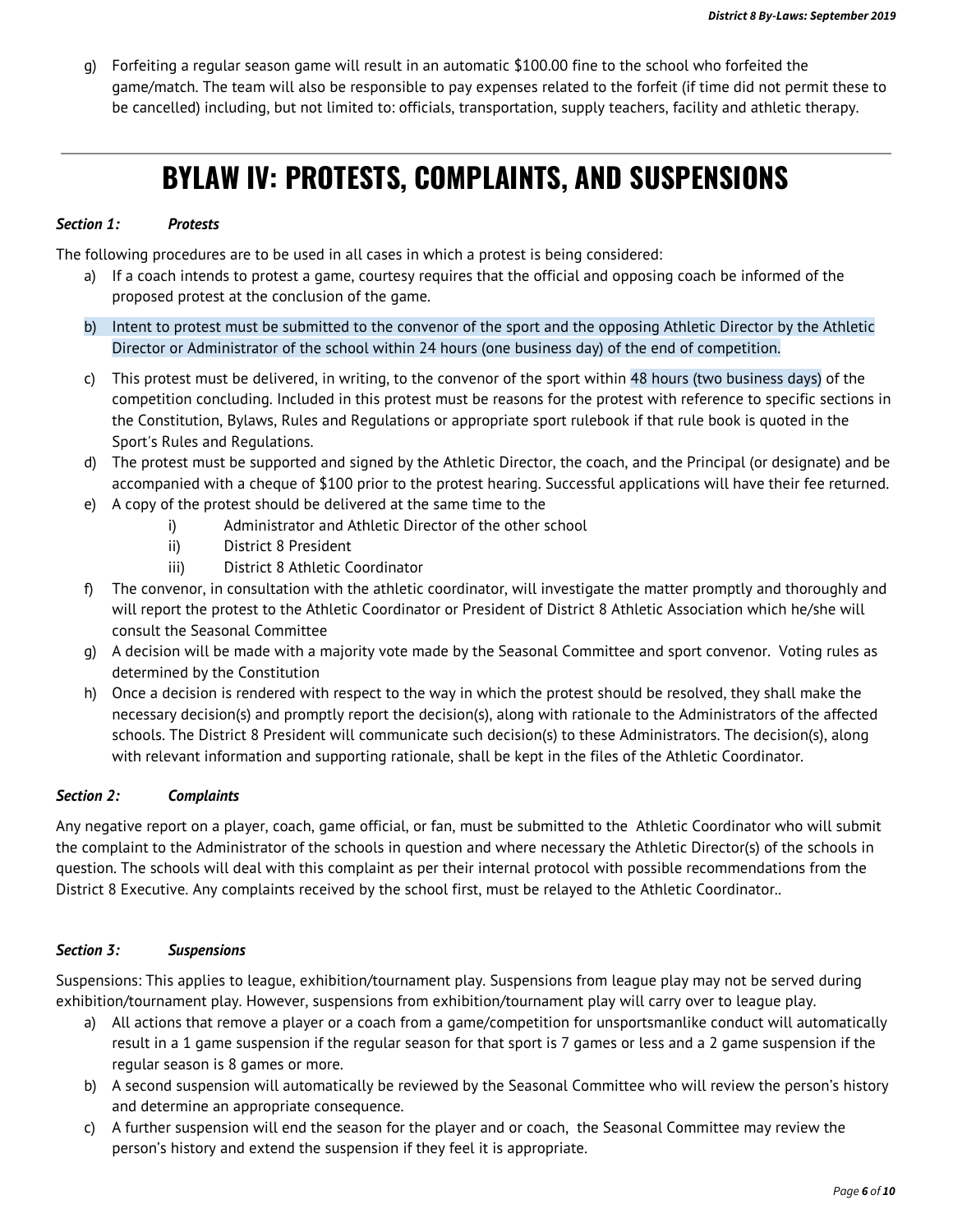- d) Any physical action taken towards a game official that causes the player or a coach to be removed from a game will automatically be reviewed by the Seasonal Committee who will review the person's history and extend the suspension if they feel it is appropriate.
- e) Any participation in a violent event following an athletic event will result in automatically be reviewed by the Seasonal Committee who will review the person's history and extend the suspension if they feel it is appropriate.
- f) Suspension reports must be e-mailed to the Convenor, President and the Athletic Coordinator by the coach concerned within 24 hours following the incident or the end of the next school day if the incident occurred on a weekend.
- g) At the call of the President, the Seasonal Committee and the sport convenor may meet to consider suspensions, and if necessary, a representative of the Executive may meet with the Principal, Athletic Director, coach and player.

# **BYLAW V: CONVENORS**

### *Section 1: Selection*

The convenor shall be nominated at the Coaches' Meeting at the end of the playing season. These positions will be approved by the Board of Directors at the next meeting of the Board of Directors.

### *Section 2: Duties of Convenors*

The duties of the convenor will be as follows:

- a) Have input in planning schedules, tournaments and play-offs and communicate them to the District 8 Athletic Coordinator as requested.
- b) Schedule preseason and postseason meetings
- c) Prepare a summary of the season
	- i) Reports are to be submitted to the Athletic Coordinator
	- ii) Reports are to be submitted by:
		- 1) Fall Sports December  $15<sup>th</sup>$
		- 2) Winter Sports April  $1<sup>st</sup>$
		- 3) Spring Sports June  $15<sup>th</sup>$
	- iii) Reports will be presented at the next available board meeting
- d) Recommendations for changes to the constitution, rules and regulations and scheduling shall be sent to the Athletic Department Coordinator according to the timeline listed in By-Law V; Section 2C ii.
	- i) The convenor or representative should be present for clarification purposes at the Board of Directors' meeting where changes to the constitution or playing regulations pertinent to that sport are being presented.
- e) Make certain all eligibility forms are received prior to the first league competition.
	- i) Upon request, convenors should send a complete set of all eligibility sheets to District 8 Athletic Coordinator;
	- ii) Convenors should maintain an accurate and up-to-date record of eligible players.
- f) Arrange for the presentation of a trophy or plaque at the championship game or tournament.
- g) Deal with protests and suspensions as in Bylaw IV, Protests and Complaints and Suspensions and report to the President and Athletic Coordinator

### *Section 3: Coaches' Meetings*

- a) Voting at a Coaches' Meeting will be limited to the coaches present (no proxy votes) and the number of votes for each school will be determined by the number of teams involved in the sport. (e.g. a junior and senior team = two votes)
- b) Agenda items for Coaches' Meetings should include:
	- playing regulations
	- professional development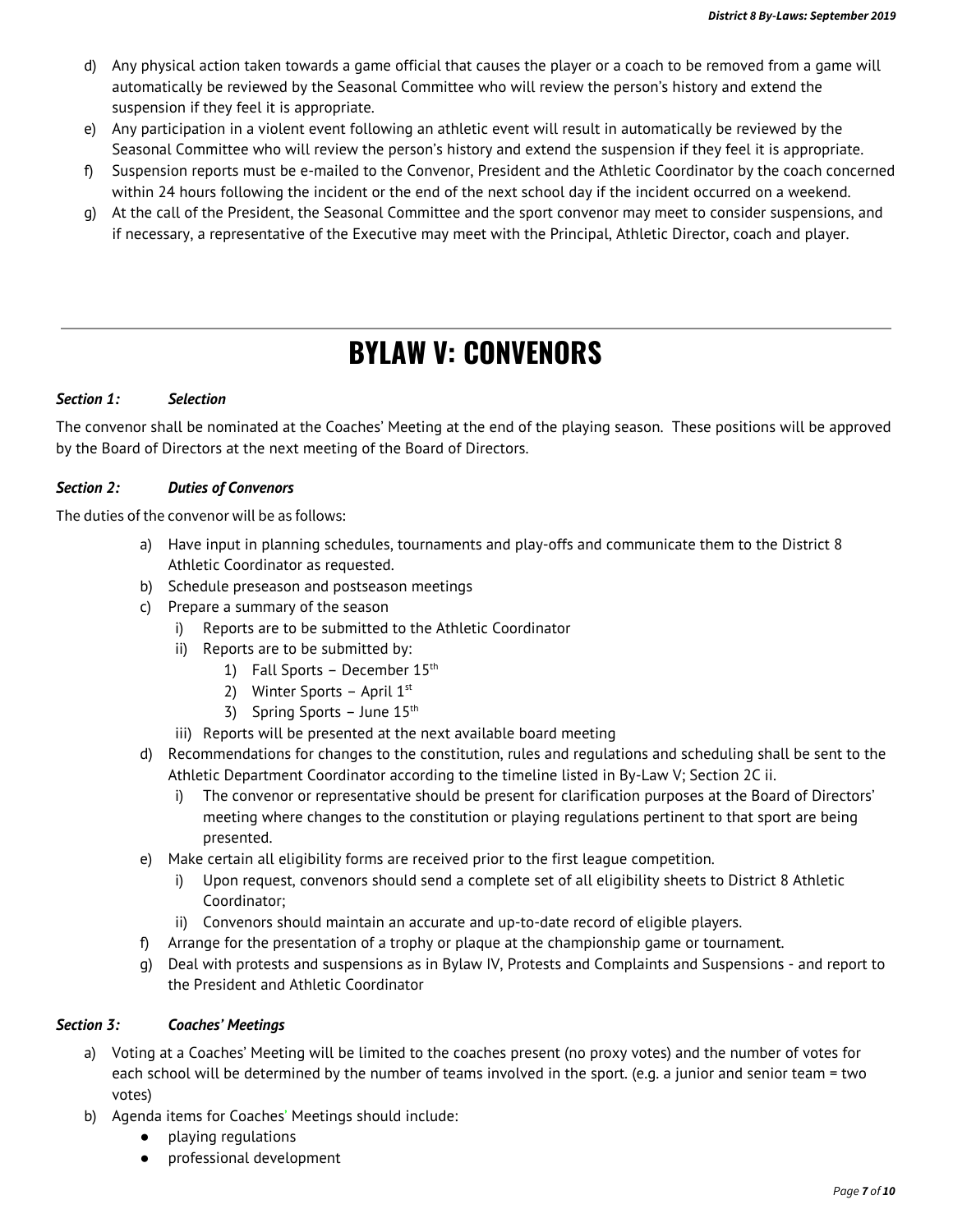- refereeing
- special medical rules
- schedules
- eligibility
- tournaments
- All-Star selection (when necessary)
- play-offs
- constitutional and playing regulation changes
- publicity
- League expectations re coaches' and players' conduct

The Convenor shall provide the agenda and minutes of all Coaches' Meetings to the District 8 Athletic Coordinator, who shall:

- i) Forward to school Athletic Director(s) and Seasonal Committee;
	- ii) Maintain a record of all minutes and meetings.

# **BY-LAW VI: COACHES**

#### *Section 1: Coaches*

District 8 is opposed to the principle of using non-staff coaches. Every effort should be made to obtain the services of a suitable teacher to coach school teams.

Duty of care is the responsibility of the school and its staff. All teams must have a staff member of the school who will be in charge and who will be responsible to the Association for the conduct of the team.

The following are acceptable coaches:

a) Regular staff of the school or school board, academic and non-academic, may coach.

### *Section 2: Volunteer Coaches*

Should the need for a volunteer coach arise:

- a) There must be a staff member present at all games and practices;
- b) Volunteer coaches from the community are under the direct supervision of the Athletic Director and Administration of the school;
- c) It is the responsibility of each school to govern their volunteer coaches.

### *Section 3: Representation*

A game will not begin unless a staff member is present, responsible and on the bench, and may not continue if an appropriate staff member is unable to be present. Should no staff member be present, the team will forfeit the game under Section Forfeit Procedures of the By-laws

# **BY-LAW VII: AWARDS & ALL-STARS**

#### *Section 1: Team Sports*

Student-Athletes participating in team sports have the opportunity to receive the following recognition:

| Sport       | Medals                            | Team Plaques                                                | <b>All-Stars</b>                                              | <b>MVP</b>   |
|-------------|-----------------------------------|-------------------------------------------------------------|---------------------------------------------------------------|--------------|
| Volleyball* | 1 <sup>st</sup> / 2 <sup>nd</sup> | 5 championship plaques<br>Boys – JR/SR<br>$Girls - N/JR/SR$ | $12(1^{st}/2^{nd}$ Team)<br>$+1$ libero<br>in Junior & Senior | $1 -$ Senior |
| Basketball* | 1 <sup>st</sup> / 2 <sup>nd</sup> | 5 championship plaques                                      | <b>10</b> ( $1^{\text{st}}$ /2 <sup>nd</sup> Team)            | $1 -$ Senior |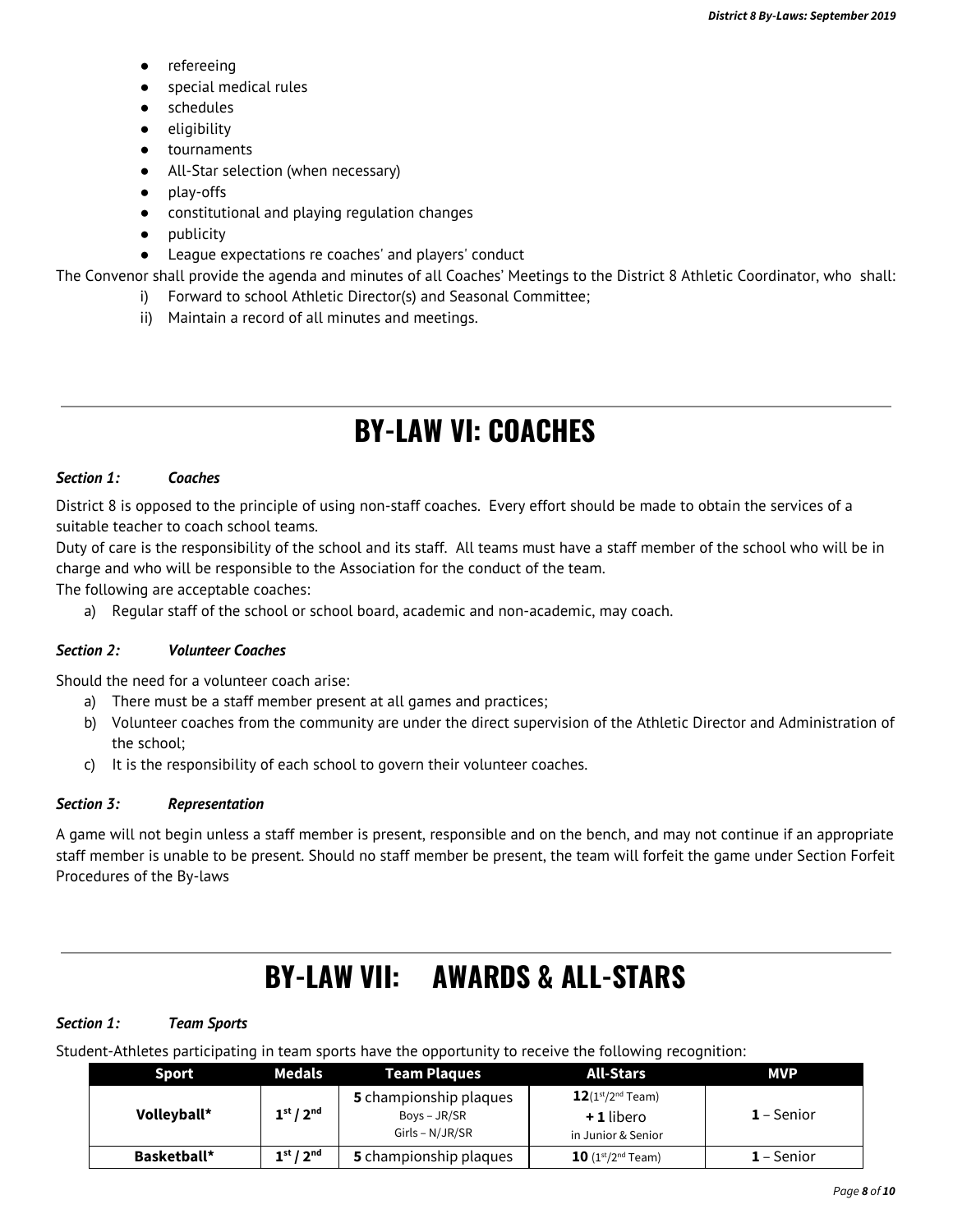|                     |                                   | Boys - N/JR/SR<br>Girls-JR/SR                          | In Junior & Senior                                              |                                          |
|---------------------|-----------------------------------|--------------------------------------------------------|-----------------------------------------------------------------|------------------------------------------|
| <b>Soccer</b>       | 1 <sup>st</sup> / 2 <sup>nd</sup> | 3 championship plaques<br>Boys - JR/SR<br>Girls - Open | <b>11</b> ( $1^{\text{st}}$ Team)<br>In Junior & Senior or Open | <b>1</b> – Senior or Open                |
| <b>Rugby</b>        | 1 <sup>st</sup> / 2 <sup>nd</sup> | 3 championship plaque<br>Boys - JR/SR<br>Girls - Open  | $15$ (1st Team)<br>In Junior & Senior or Open                   | <b>1</b> – Senior or Open                |
| <b>Field Hockey</b> | 1 <sup>st</sup> / 2 <sup>nd</sup> | 1 championship plaque<br>Girls - Open                  | 10 $(1^{st}$ Team)+ 1 goalie<br>in Open                         | 1<br>– Open                              |
| <b>Football</b>     | 1 <sup>st</sup> / 2 <sup>nd</sup> | 2 championship plaques<br>JR/SR                        | $24$ (1st/2 <sup>nd</sup> Team) - Senior<br>24 - Junior         | $1 -$ Senior<br><b>Father Mike Award</b> |
| <b>Ultimate</b>     | 1 <sup>st</sup> / 2 <sup>nd</sup> | <b>1</b> championship plaques                          |                                                                 |                                          |
| <b>Slo-Pitch</b>    | 1 <sup>st</sup> / 2 <sup>nd</sup> | 2 championship plaques<br><b>BOYS/GIRLS</b>            | $10$ (Boys)<br>$10$ (Girls)                                     | $1 - Boy & Girl$                         |
| <b>Curling</b>      | 1 <sup>st</sup> / 2 <sup>nd</sup> | 2 championship plaques<br><b>BOYS/GIRLS</b>            |                                                                 |                                          |
| <b>Ice Hockey</b>   | 1 <sup>st</sup> / 2 <sup>nd</sup> | 2 championship plaques<br><b>BOYS/GIRLS</b>            | $12 (1^{st}/2^{nd}$ Team)                                       | <b>1</b> – Senior or Open                |

*\*The league MVP must also be a first-team all-star \*\*Novice team sports allowed a "MVP" style award based on weekly tournament format*

### *Section 2: Individual Sports*

Student-Athletes participating in individual sports have the opportunity to receive the following recognition:

| <b>Sport</b>             | <b>Overall Awards</b><br>(Individual)                                                                                                    | <b>Event Awards</b>            | <b>Team Plaques</b>       |
|--------------------------|------------------------------------------------------------------------------------------------------------------------------------------|--------------------------------|---------------------------|
| <b>Track &amp; Field</b> | $1st/2nd/3rd$<br>Boys - N/JR/SR<br>Girls - N/JR/SR                                                                                       | $1^{st}$ – $8^{th}$<br>Ribbons | 9 championship<br>plaques |
| <b>Cross Country</b>     | $1st/2nd/3rd$<br>Boys - N/JR/SR<br>Girls - N/JR/SR                                                                                       | $4th - 8th$<br>Ribbons         | 9 championship<br>plaques |
| <b>Swimming</b>          | $1st/2nd/3rd$<br>Boys - N/JR/SR<br>Girls - N/JR/SR                                                                                       | $1^{st}$ – $8^{th}$<br>Ribbons | 3 championship<br>plaques |
| <b>Badminton</b>         | $1st/2nd/3rd$<br>Boys - JR/SR / Doubles (JR/SR)<br>Girls-JR/SR / Doubles (JR/SR)<br>Mixed -Doubles (JR/SR)                               | N/A                            | 3 championship<br>plaques |
| <b>Tennis</b>            | 1 <sup>st</sup> / 2 <sup>nd</sup><br>Boys - JR/SR/Doubles(JR/SR)<br>Girls-JR/SR/Doubles (JR/SR)<br>Mixed -Doubles (JR/SR)                | N/A                            | 6 championship<br>plaques |
| <b>Wrestling</b>         | $1st/2nd/3rd$<br>Boys - 16 categories<br>Girls-13 categories                                                                             | N/A                            | 2 championship<br>plaques |
| Golf                     | $1st/2nd/3rd$<br>Boys - Open Individuals<br>Girls-Open Individuals<br>1 <sup>st</sup><br>Boys - Team Champions<br>Girls - Team Champions | N/A                            | 2 championship<br>plaques |